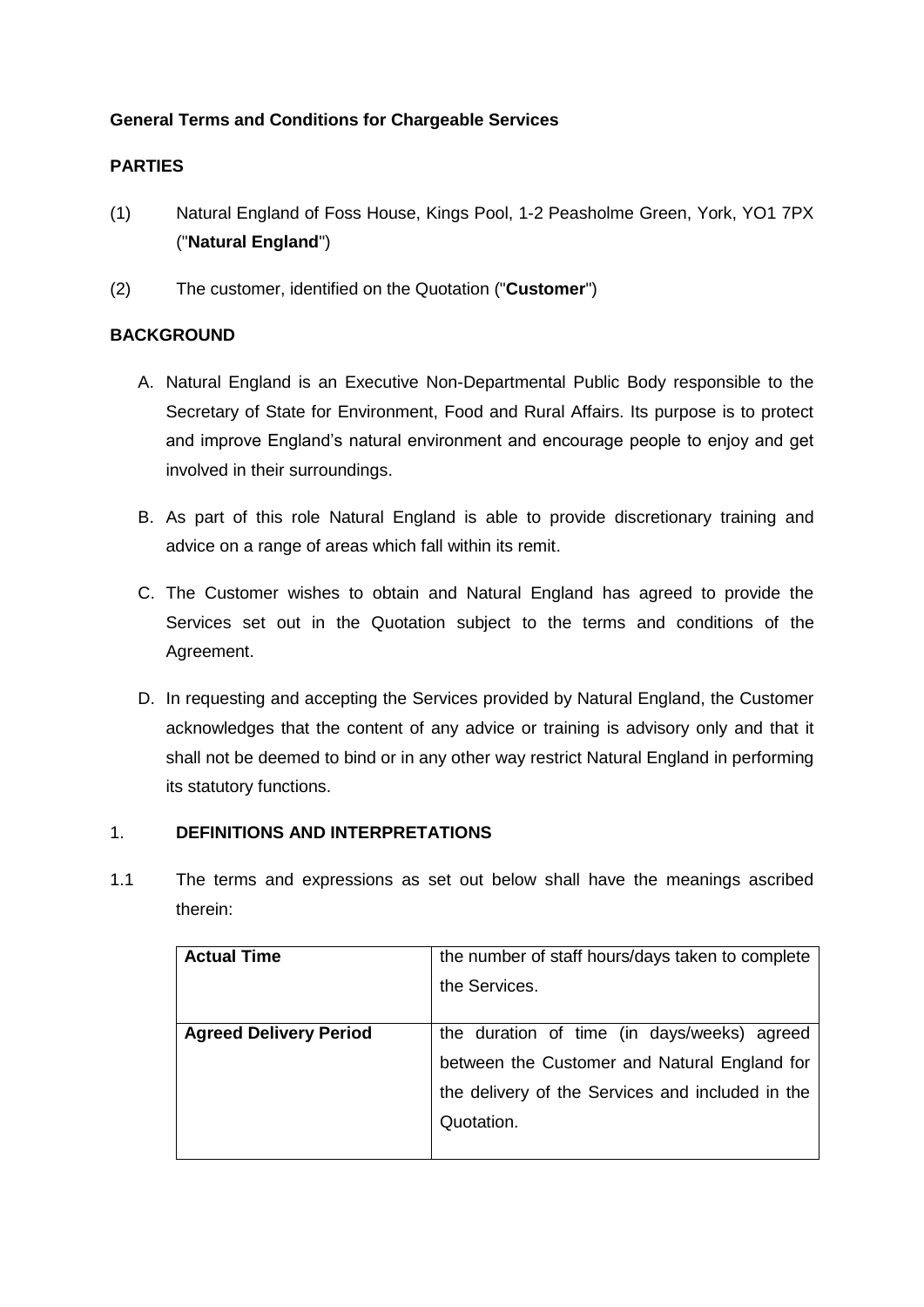| <b>Agreement</b>                | the agreement between Natural England and the       |
|---------------------------------|-----------------------------------------------------|
|                                 | Customer for the supply of Services<br>in.          |
|                                 | accordance with these General Terms, the            |
|                                 | Special Terms, the attached Quotation and any       |
|                                 | other documents (or parts thereof) specified by     |
|                                 | Natural England.                                    |
|                                 |                                                     |
| <b>Charges</b>                  | the charges and/or charging mechanism as            |
|                                 | identified in the Quotation.                        |
| <b>Commencement Date</b>        | the date specified in the Quotation.                |
| <b>Contract Period</b>          | means the period of duration of the Agreement       |
|                                 | from the Commencement Date as set out in the        |
|                                 | Quotation, or in accordance with the terms of the   |
|                                 | Agreement.                                          |
| <b>Confidential Information</b> |                                                     |
|                                 | any information which has been designated as        |
|                                 | confidential by either party in writing or that     |
|                                 | ought to be considered as confidential (however     |
|                                 | it is conveyed or on whatever media it is stored)   |
|                                 | including the information which relates to the      |
|                                 | business, affairs, properties, assets, trading      |
|                                 | practices,<br>developments,<br>trade<br>secrets,    |
|                                 | intellectual property rights, know-how, personnel,  |
|                                 | customers and suppliers of either party and all     |
|                                 | personal data and sensitive personal data within    |
|                                 | the meaning of the Data Protection Act 1998.        |
| <b>Default</b>                  | means any breach of the obligations of either       |
|                                 | party (including but not limited to fundamental or  |
|                                 | persistent breach or breach of a fundamental        |
|                                 | term) or any default act, omission, negligence or   |
|                                 | statement of either party, its employees, agents    |
|                                 | or sub-contractors in connection with or in         |
|                                 | relation to the subject matter of the Agreement     |
|                                 | and in respect of which such party is liable to the |
|                                 | other.                                              |
|                                 |                                                     |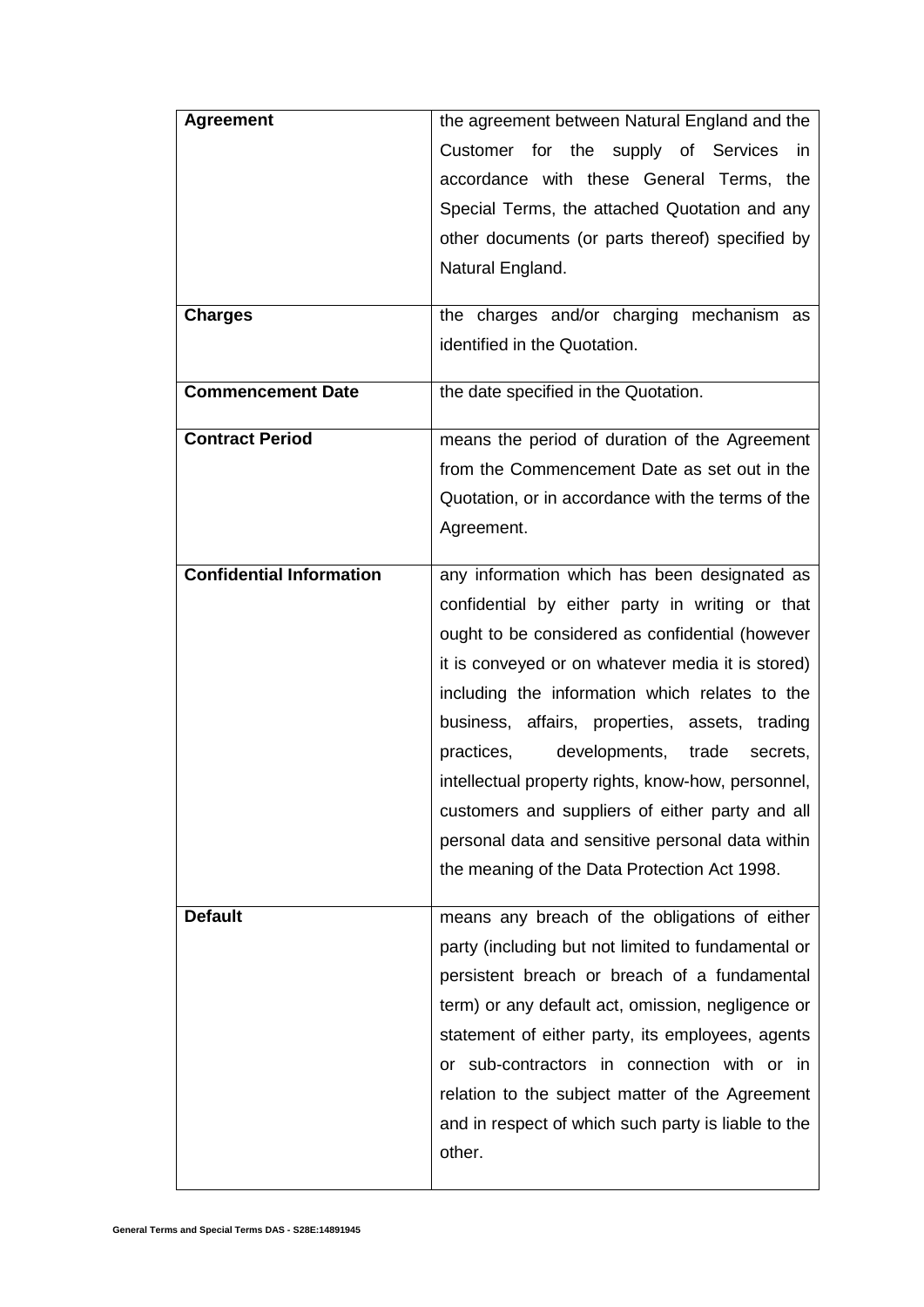| <b>General Terms</b>       | means these terms and conditions.                         |
|----------------------------|-----------------------------------------------------------|
|                            |                                                           |
| Quotation                  | the quotation provided by Natural England                 |
|                            | setting out the Services, Charges and other               |
|                            | details relevant to the Services to which these           |
|                            | terms and conditions and any Special Terms                |
|                            | (where applicable) are attached.<br>For the               |
|                            | avoidance of doubt no Quotation shall be binding          |
|                            | on Natural England until and unless both the              |
|                            | Customer and Natural England have signed that             |
|                            | Quotation.                                                |
|                            |                                                           |
| Representative             | representative<br>of<br>each<br>party<br>the<br>the<br>to |
|                            | Agreement as initially identified in the Quotation        |
|                            | and thereafter as may be notified by the relevant         |
|                            | party from time to time.                                  |
|                            |                                                           |
| <b>Services</b>            | the services to be supplied by Natural England            |
|                            | to the Customer under the Agreement, and as               |
|                            | more particularly described in the Quotation and          |
|                            | applicable Special Terms where appropriate.               |
|                            |                                                           |
| <b>Special Terms</b>       | such special terms of Natural England which               |
|                            | apply to the specific Services to be provided by          |
|                            | Natural England.                                          |
| <b>Statutory Consultee</b> | Natural England's role as a<br>consultee<br>as            |
|                            | specified in the relevant legislation.                    |
|                            |                                                           |
|                            |                                                           |

- 1.2 Clause and paragraph headings shall not affect the interpretation of the Agreement.
- 1.3 A **person** includes a natural person, corporate or unincorporated body (whether or not having separate legal personality) and that person's personal representatives, successors or permitted assigns.
- 1.4 A reference to a **company** shall include any company, corporation or other body corporate, wherever and however incorporated or established.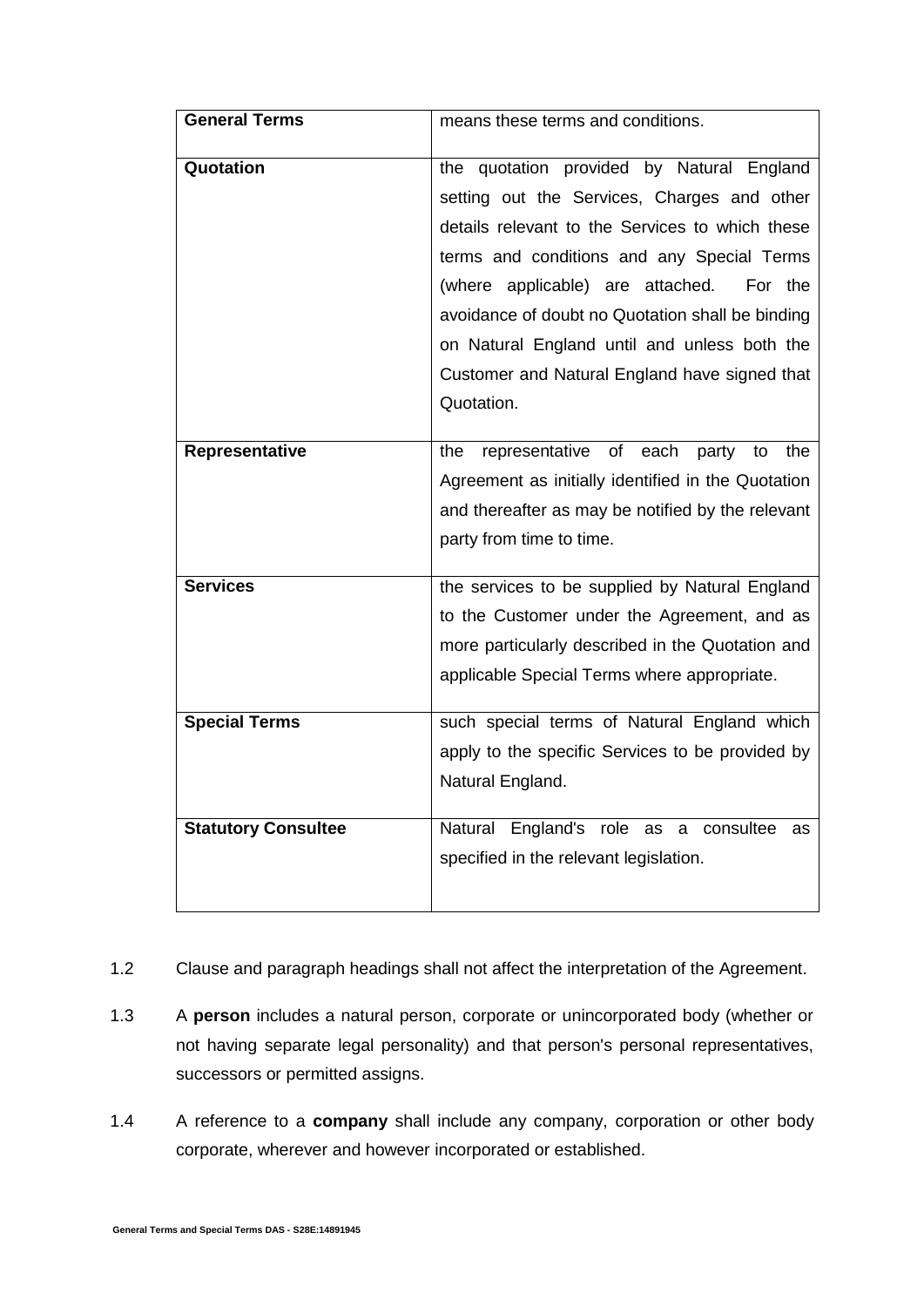- 1.5 Words in the singular shall include the plural and vice versa.
- 1.6 A reference to one gender shall include a reference to the other genders.
- 1.7 A reference to any party shall include that party's personal representatives, successors or permitted assigns.
- 1.8 A reference to a statute, statutory provision or subordinated legislation is a reference to it as it is in force from time to time, taking account of any amendment or reenactment and includes any statute, statutory provision or subordinate legislation which it amends or re-enacts.
- 1.9 A reference to **writing** or **written** includes faxes and e-mail.
- 1.10 References to clauses are to the clauses of the Agreement.
- 1.11 Any phrase introduced by the terms **including**, **include**, **in particular** or any similar expression shall be construed as illustrative and shall not limit the sense of the words preceding those terms.

### 2. **PRECEDENCE**

- 2.1 In the event of and only to the extent of any conflict between the Quotation, these General Terms or the Special Terms, the conflict shall (unless otherwise specified in these General Terms) be resolved in accordance with the following order of precedence:
	- 2.1.1 these General Terms;
	- 2.1.2 the Special Terms;
	- 2.1.3 the Quotation; and
	- 2.1.4 any other document referred to in the Agreement.

#### 3. **DURATION**

3.1 The Agreement shall commence on the Commencement Date and, subject to earlier termination in accordance with the terms of the Agreement, shall end on the last day of the Contract Period.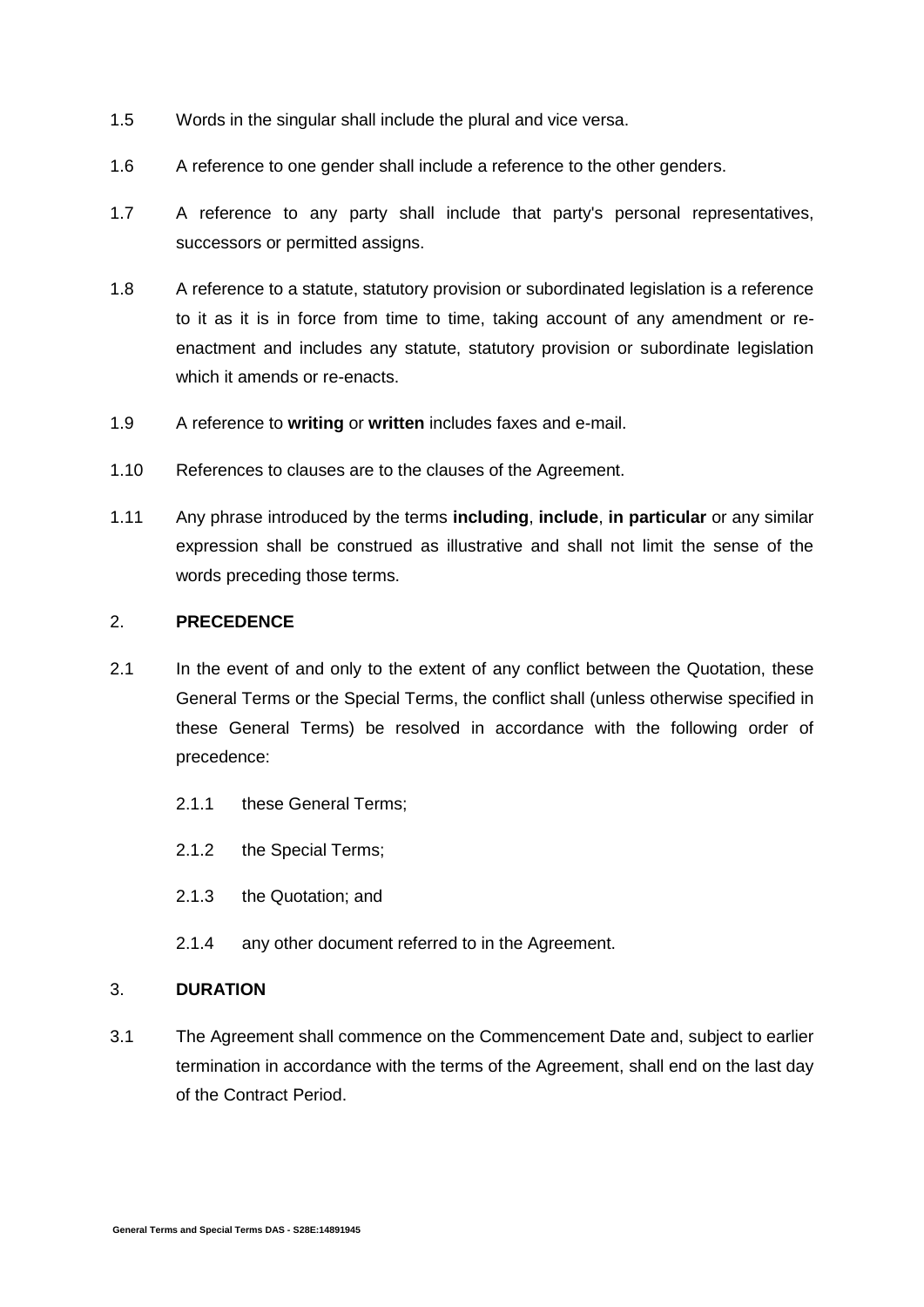### 4. **SERVICES**

- 4.1 In consideration of the Customer paying the Charges pursuant to clause [5,](#page-4-0) Natural England shall provide the Services to the Customer, together with any related services or advice provided during the term of the Agreement and as otherwise agreed between the parties as being provided by Natural England in accordance with clause [13.](#page-10-0)
- 4.2 In providing the Services, Natural England agrees to use reasonable efforts to meet any Agreed Delivery Period or timescale as may be agreed between the parties from time to time. Notwithstanding the above Natural England does not guarantee to meet specific times and dates and, as such, time shall not be of the essence.
- <span id="page-4-1"></span>4.3 In requesting the Services the Customer agrees that any materials or advice given by Natural England officers pursuant to the Agreement does not constrain or bind Natural England in respect of its statutory functions or its role as a Statutory Consultee.

### <span id="page-4-0"></span>5. **CUSTOMER'S OBLIGATIONS**

- 5.1 The Customer shall:
	- 5.1.1 ensure that any information it provides Natural England is complete and accurate;
	- 5.1.2 co-operate with Natural England in all matters relating to the Services;
	- 5.1.3 if applicable, provide Natural England, its employees, agents, consultants and subcontractors, with access to the Customer's premises, office accommodation and other facilities as reasonably required by Natural England for the provision of the Services; and
	- 5.1.4 provide Natural England with such information and materials as Natural England may reasonably require in order to supply the Services, and ensure that such information is accurate in all material respects.
- 5.2 If Natural England's performance of any of its obligations under the Contract is prevented or delayed by any act or omission by the Customer or failure by the Customer to perform any relevant obligation (**Customer Default**):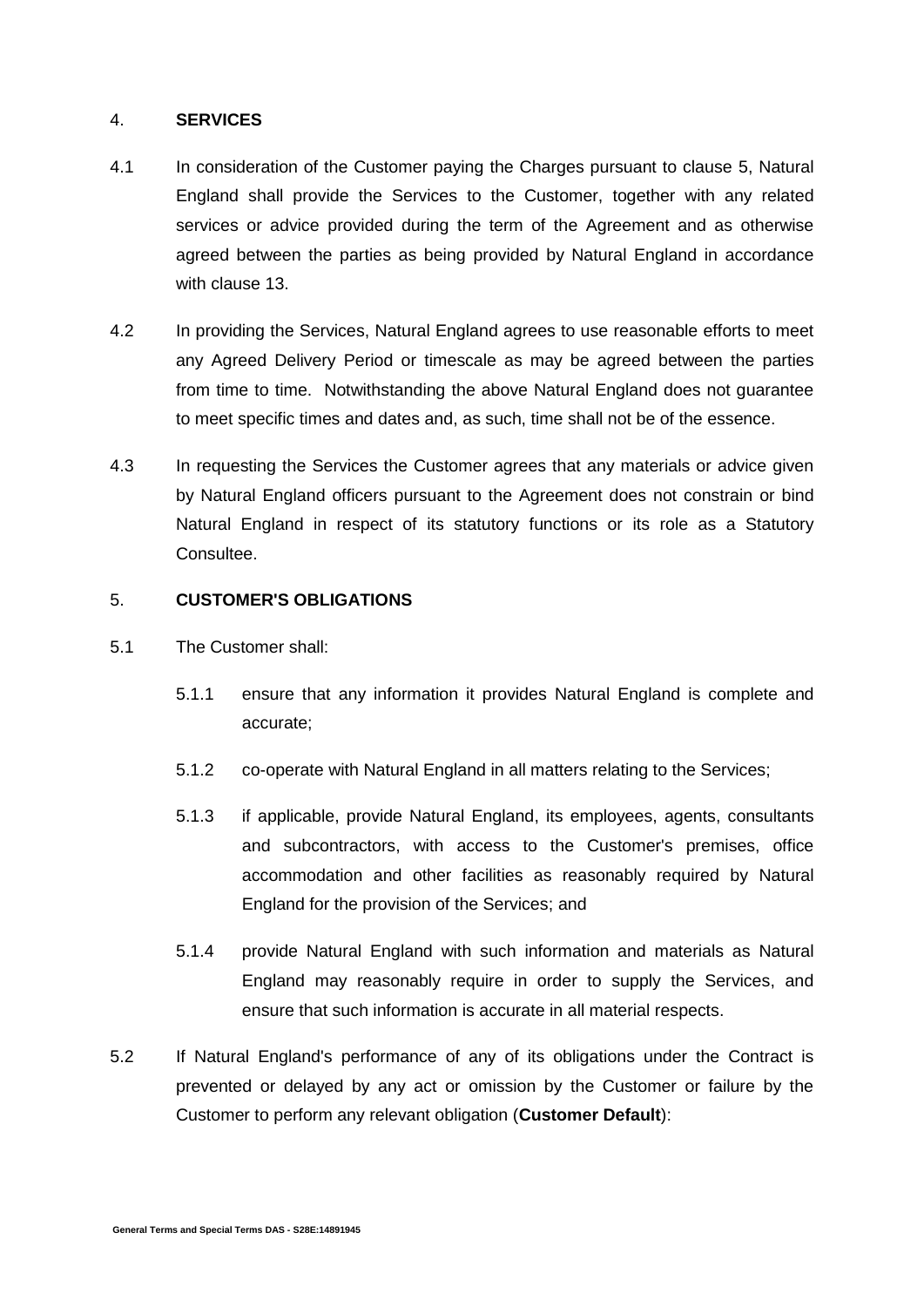- 5.2.1 Natural England shall, without limiting its other rights or remedies, have the right to suspend performance of the Services until the Customer remedies the Customer Default, and to rely on the Customer Default to relieve it from the performance of any of its obligations to the extent the Customer Default prevents or delays Natural England's performance of any of its obligations;
- 5.2.2 Natural England shall not be liable for any costs or losses sustained or incurred by the Customer arising directly or indirectly from Natural England's failure or delay to perform any of its obligations as set out in this [clause 5.2;](http://uk.practicallaw.com/4-318-4952#a531297) and
- 5.2.3 the Customer shall reimburse Natural England on written demand for any costs or losses sustained or incurred by Natural England arising directly or indirectly from the Customer Default.

### <span id="page-5-0"></span>6. **CHARGES AND PAYMENT**

- 6.1 The Customer shall pay the Charges in accordance with this clause [6.](#page-5-0)
- 6.2 In the event that the Quotation does not identify a fixed Charge then the Charges shall be calculated by reference to the Actual Time against the published tariff set out on the Natural England website.
- 6.3 All Charges shall be deemed exclusive of VAT or any other relevant tax payable in respect of the Services. The Customer agrees to pay any such VAT or other tax in addition to the Charges upon receipt of an appropriate invoice.
- <span id="page-5-2"></span>6.4 Subject to clause [6.5,](#page-5-1) Natural England shall invoice the Customer for the Charges at such times as are specified in the Quotation. All invoices are payable within 28 days of the date of issue.
- <span id="page-5-1"></span>6.5 Notwithstanding clause [6.4,](#page-5-2) Natural England shall be entitled to invoice immediately upon commencement of the Services.

### 7. **WARRANTIES AND DISCLAIMERS**

<span id="page-5-3"></span>7.1 Natural England warrants and represents that it shall render the Services with reasonable skill, care, and diligence and in accordance with its own established internal procedures.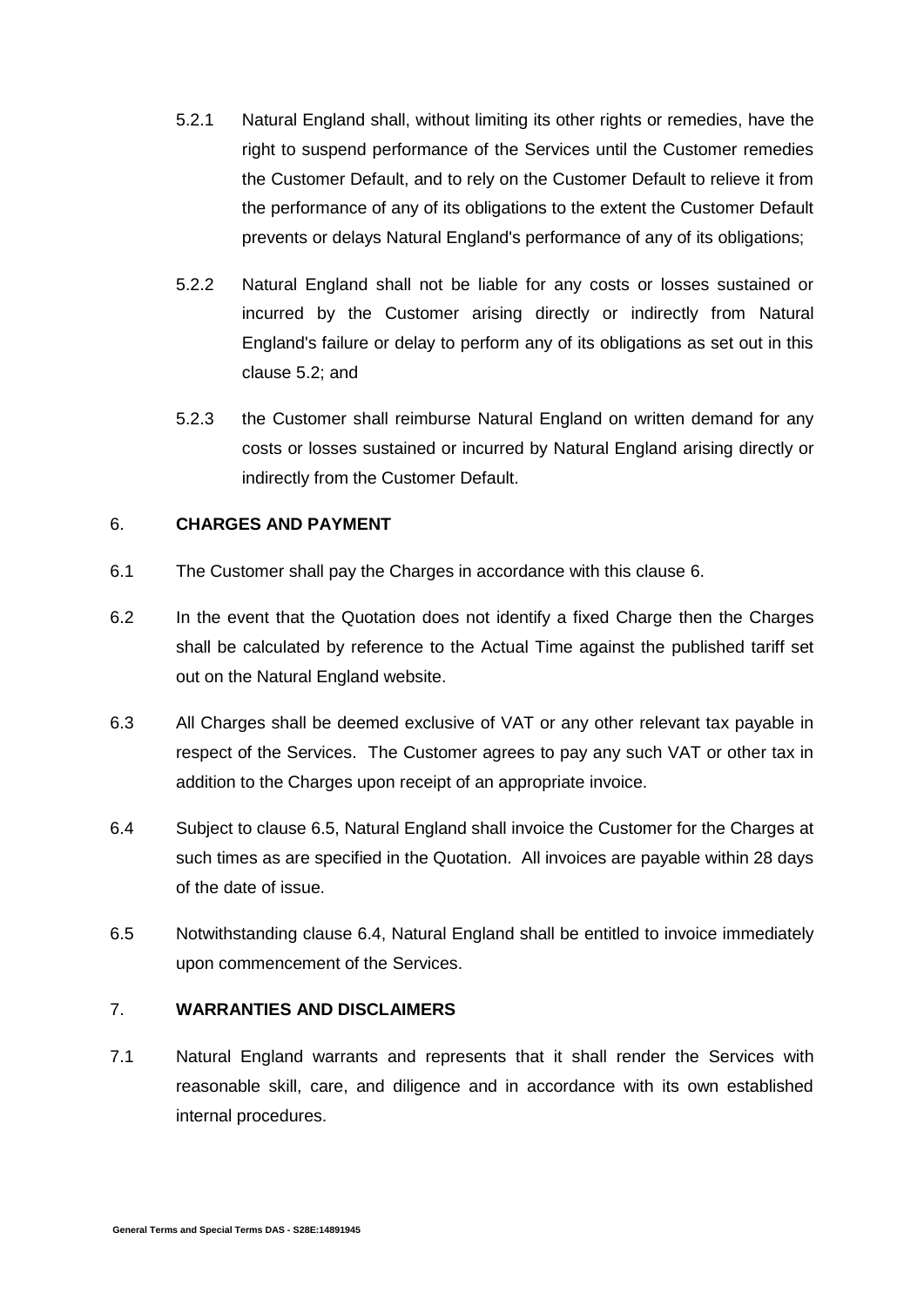- 7.2 The Customer warrants that the information it provides to Natural England shall, to the best of its knowledge, be complete and accurate.
- 7.3 Save in respect of the warranty provided for in clause [7.1,](#page-5-3) Natural England hereby excludes all other warranties and representations whether implied by law or otherwise in so far as the law permits.
- 7.4 Notwithstanding the generality of clause [7.1](#page-5-3) above, and with reference to clause [4.3,](#page-4-1) Natural England hereby excludes any warranty that the advice provided by its officers represents Natural England's opinion or otherwise binds Natural England when acting as a Statutory Consultee and any training provided is advisory only and it shall not be deemed to bind or in any other way restrict Natural England in performing its statutory functions.

### 8. **TERMINATION**

- <span id="page-6-0"></span>8.1 Without prejudice to any other rights or remedies which Natural England may have, Natural England may terminate the Agreement:
	- 8.1.1 immediately on notice in writing where, in Natural England's reasonable opinion, the provision of the Services will or is likely to conflict with Natural England's statutory obligations or with Natural England's obligations as Statutory Consultee;
	- 8.1.2 immediately if the information provided by the Customer is insufficient, in Natural England's reasonable opinion, to enable Natural England to provide the Services; or
	- 8.1.3 by giving one months' written notice to the Customer.
- 8.2 Natural England may terminate the Agreement by notice in writing with immediate effect where the Customer:
	- 8.2.1 undergoes a change of control, within the meaning of section 416 of the Income and Corporation Taxes Act 1988, which impacts adversely and materially on the performance of the Agreement; or
	- 8.2.2 becomes insolvent, bankrupt, enters into liquidation, enters into a voluntary arrangement, appoints a receiver or such similar event in any jurisdiction save for the purposes of a solvent reconstruction or amalgamation or suffers or allows any execution, whether legal or equitable, to be levied on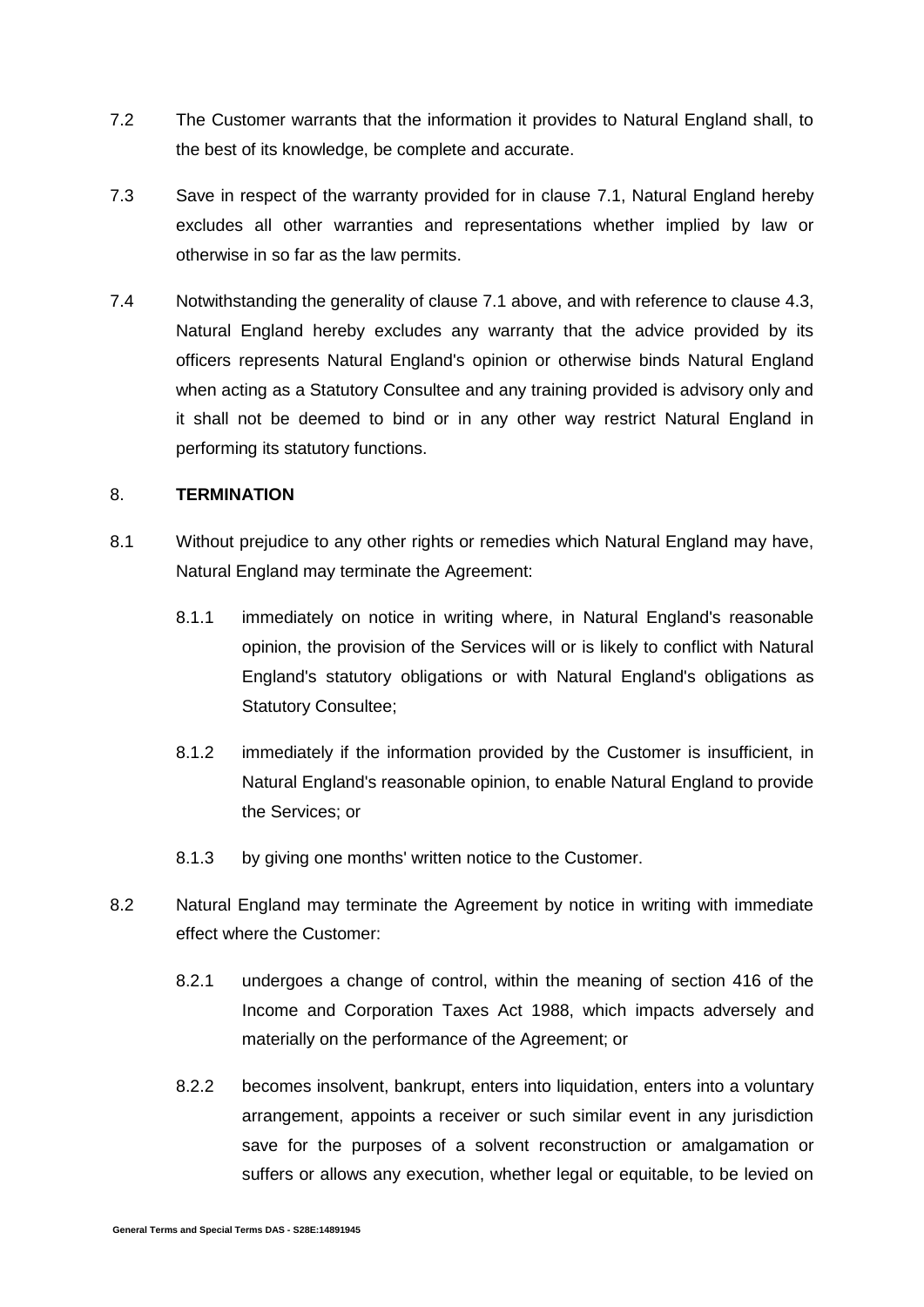its property or obtained against it, or is unable to pay its debts within the meaning of section 123 of the Insolvency Act 1986 or the Customer ceases to trade.

- 8.3 Either party may terminate the Agreement, or terminate the provision of any part of the Agreement by written notice to the other party with immediate effect if that other Party commits a Default and if:
	- 8.3.1 the Default is not remedied within 30 days, or such other period as may be agreed between the parties, after issue of a written notice specifying the Default and requesting it to be remedied;
	- 8.3.2 the Default is not capable of remedy; or
	- 8.3.3 the Default is a fundamental breach of the Agreement.
- <span id="page-7-0"></span>8.4 In the event Natural England has the right to terminate the Agreement pursuant to clause [8.1.1,](#page-6-0) Natural England may choose to suspend delivery of all or part of the Services rather than exercising the right to terminate. Such suspension shall continue until such time as Natural England notifies the Customer that the actual or likely conflict has ceased. For the avoidance of doubt, if Natural England only suspends part of the Services, the remaining Services shall continue to be provided in accordance with the Agreement.
- 8.5 For the avoidance of doubt, any suspension pursuant to clause [8.4](#page-7-0) shall not have the affect of suspending any obligations on the Customer to pay amounts due and payable pursuant to clause [6.](#page-5-0)

### 9. **CONSEQUENCES OF TERMINATION**

9.1 On termination of the Agreement for whatsoever reason, the Customer shall pay to Natural England any sums due and reasonably incurred up to the date of termination.

### 10. **LIMITATION OF LIABILITY**

<span id="page-7-1"></span>10.1 Neither party excludes or limits liability to the other for death or personal injury caused by its negligence or for any breach of any obligations implied by section 12 of the Sale of Goods Act 1979 or any such liability which it is not permissible to exclude by Law.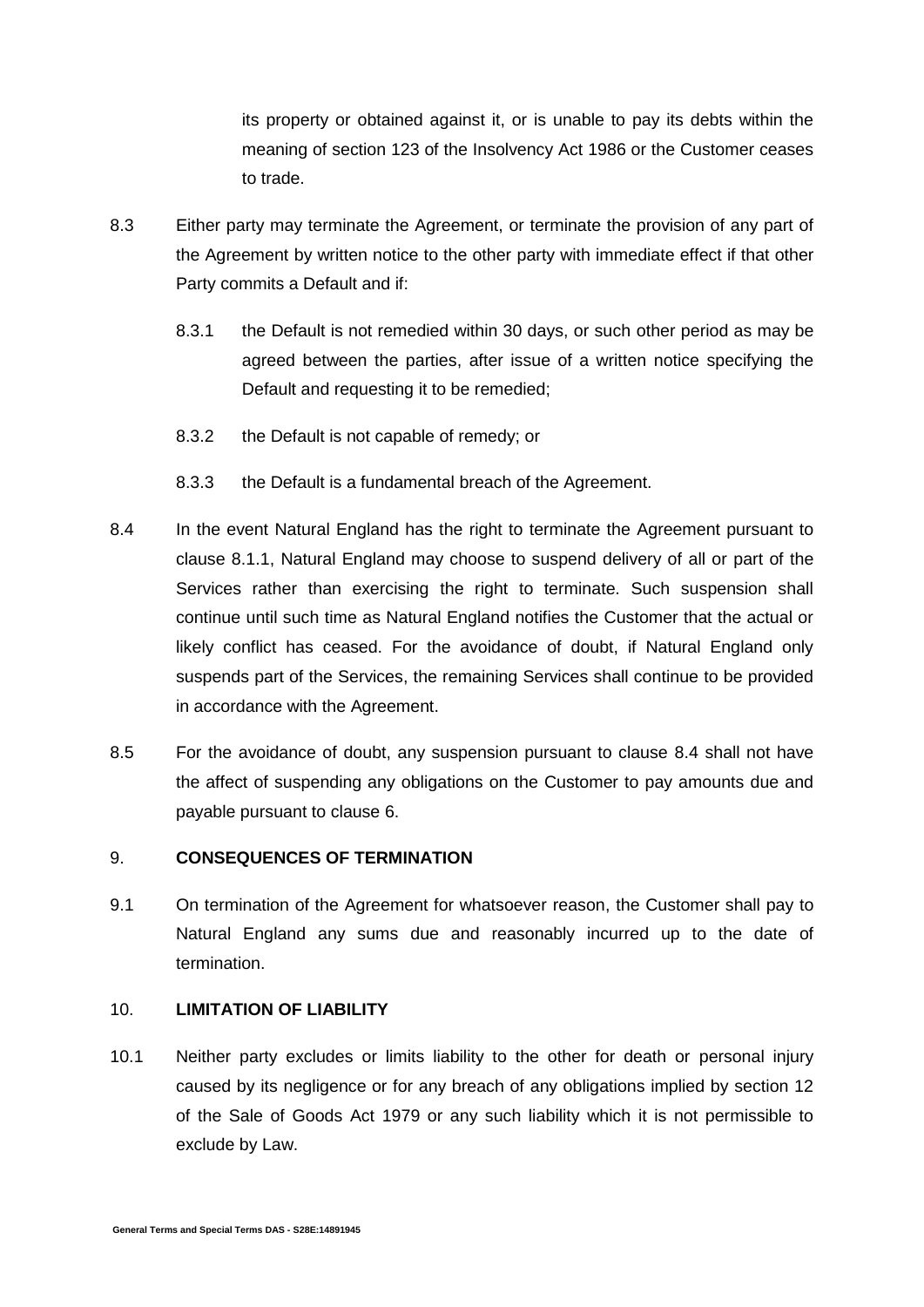- 10.2 Subject to clause [10.1](#page-7-1) and clause [10.5,](#page-8-0) Natural England's total liability arising under, or in connection with, the Agreement, whether in tort (including negligence or breach of statutory duty), contract, misrepresentation, restitution or otherwise, shall be limited to £50,000.
- 10.3 Subject to clause [10.1,](#page-7-1) the Customer's total liability arising under, or in connection with, the Agreement, whether in tort (including negligence or breach of statutory duty), contract, misrepresentation, restitution or otherwise, shall be limited to £100,000**.**
- 10.4 Subject to clause [10.1,](#page-7-1) neither party will be liable to the other party for:
	- 10.4.1 any indirect, special or consequential loss or damage; or
	- 10.4.2 any loss of profits, turnover, business opportunities or damage to goodwill (whether direct or indirect).
- <span id="page-8-0"></span>10.5 Furthermore, Natural England hereby excludes all liabilities, to the fullest extent permitted by law, arising from the Customer's reliance on any guidance, training or any advice provided by Natural England's officers pursuant to the Agreement.

### <span id="page-8-1"></span>11. **FREEDOM OF INFORMATION AND DATA PROTECTION**

- 11.1 The Customer acknowledges that Natural England is subject to the requirements of the Code of Practice on Access to Government Information ("Code"), Freedom of Information Act 2000 ("FOIA") and the Environmental Information Regulations 2004 ("EIR"). Therefore Natural England may be obliged to release documents in response to an FOIA or EIR request including any file notes. Natural England cannot therefore guarantee confidentiality.
- 11.2 In respect of any FOIA or EIR request, Natural England shall be responsible for determining at its absolute discretion whether any information, whether commercially sensitive information or otherwise, is exempt from disclosure in accordance with the provisions of the Code, FOIA or the EIR or is to be disclosed in response to a request for information.
- 11.3 In responding to a request for information, including information in connection with the Agreement (including but not limited to tender documents, subsequent contractual information or information classified as confidential or sensitive) Natural England will, where in its absolute discretion it deems necessary, use reasonable endeavours to consult the Customer. Notwithstanding this the Customer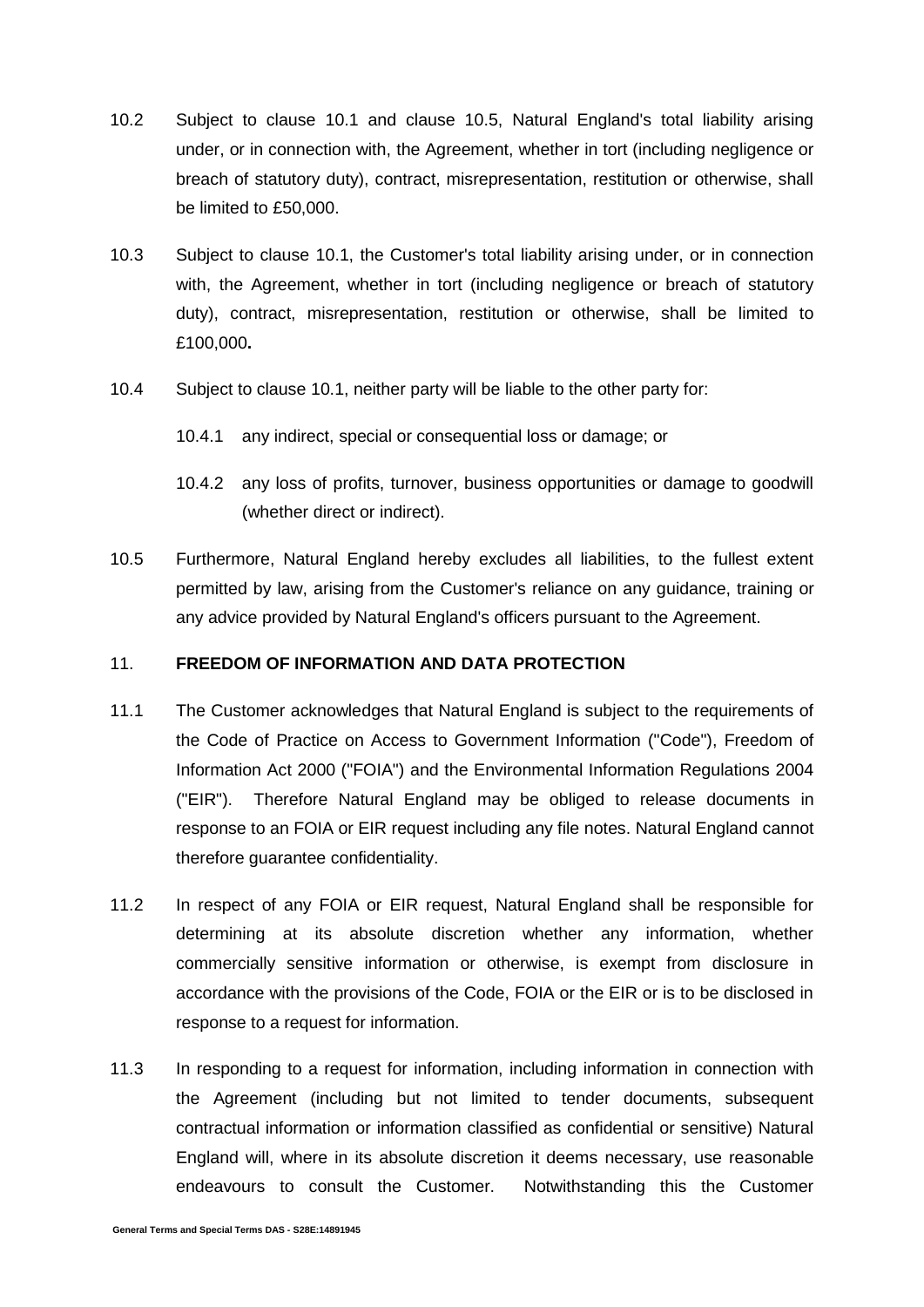acknowledges that Natural England may, in accordance with the Code, disclose information concerning the Customer or the Services without consulting the Customer, or following consultation with the Customer having taken its views into account provided that Natural England shall take reasonable steps where appropriate to give the Customer advance notice, or failing that, to draw the disclosure to the Customer's attention after any such disclosure.

- 11.4 Both parties agree to comply with their respective obligations under the Data Protection Act 1998.
- 11.5 The provisions of this clause shall continue to apply after termination of the Agreement.

### <span id="page-9-0"></span>12. **CONFIDENTIALITY**

- 12.1 Each party:
	- 12.1.1 shall treat all Confidential Information belonging to the other as confidential and safeguard it accordingly; and
	- 12.1.2 shall not disclose any Confidential Information belonging to the other party to any other person without the prior written consent of the other party, except to such persons and to such extent as may be necessary for the performance of the Agreement or except where disclosure is otherwise expressly permitted by the provisions of the Agreement.
- 12.2 This clause [12](#page-9-0) shall not apply to Confidential Information which:
	- 12.2.1 is or becomes publicly available (otherwise than by a breach of any obligation of confidentiality); or
	- 12.2.2 was known to a party, without restriction as to its disclosure, before the information was disclosed to it by the other party; or
	- 12.2.3 is received from a third party who lawfully acquired it and who is under no obligation restricting its disclosure; or
	- 12.2.4 is required to be disclosed by Law including any requirement for disclosure under the DPA, FOIA or EIR; or
	- 12.2.5 is independently developed by a party without direct or indirect access to, or use or knowledge of, the information disclosed to it by the other party.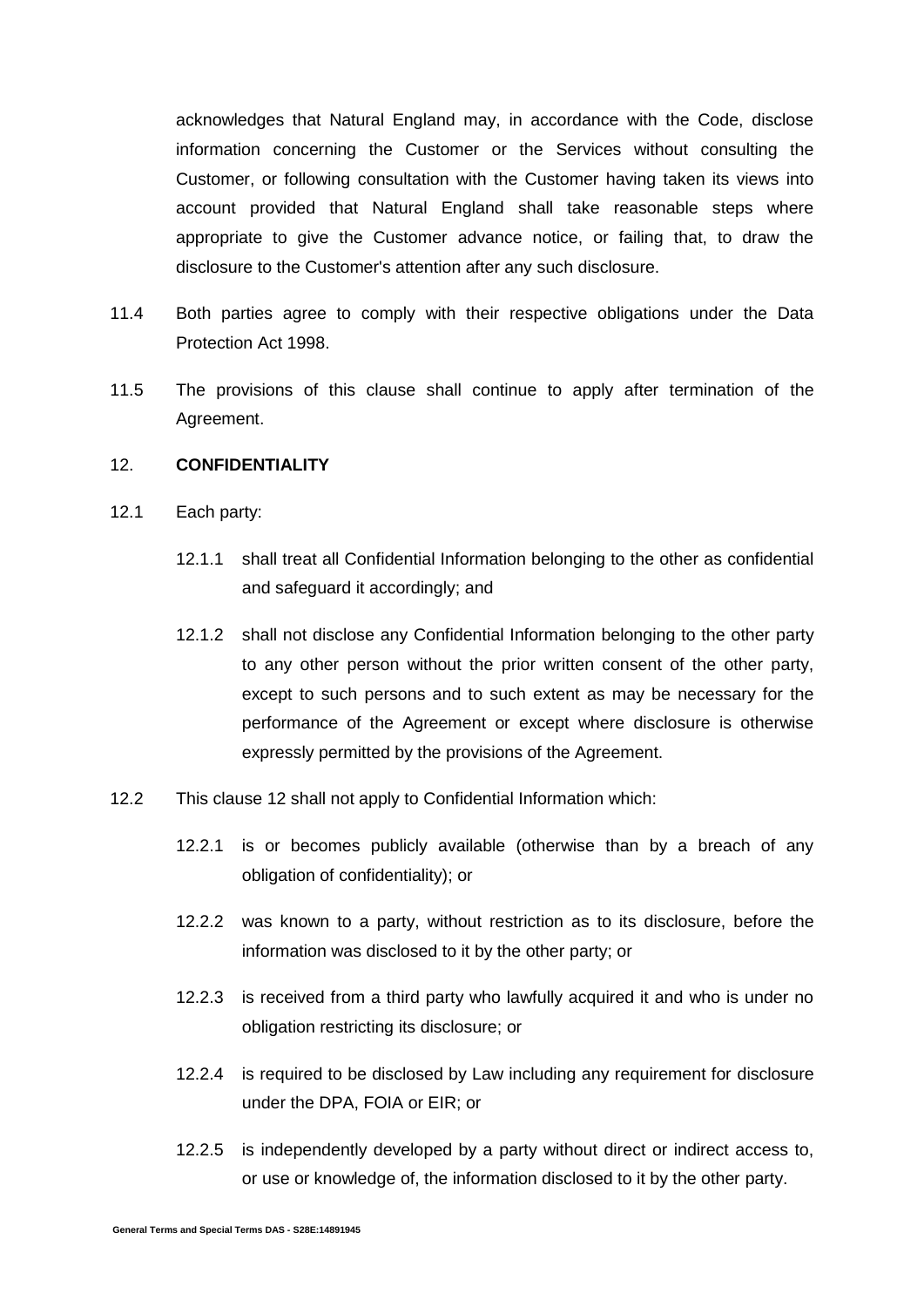- 12.3 Notwithstanding clauses [11](#page-8-1) and [12](#page-9-0) nothing shall prevent Natural England from providing a copy of any advice or training materials provided under the Agreement to any other statutory body.
- 12.4 Except as expressly stated in the Agreement, no party makes any express or implied warranty or representation concerning its Confidential Information.
- 12.5 The provisions of this clause shall continue to apply after termination of the Agreement.

### <span id="page-10-0"></span>13. **ALTERATION OF REQUIREMENT**

13.1 No variation of the Agreement or of any document referred to in it shall be effective unless the costs of the variation are agreed and details of the variation are agreed in writing, titled "Contract Variation" and signed by both parties.

### 14. **CORRUPT GIFTS AND PAYMENTS**

14.1 The Customer shall not offer or give, or agree to give, to any employee, agent, servant or representative of Natural England any gift or consideration of any kind as an inducement or reward for doing or refraining from doing, any act in relation to the obtaining or execution of the Agreement or any other contract with Natural England, or for showing or refraining from showing favour or disfavour to any person in relation to the Agreement or any such contract. The attention of the Customer is drawn to the criminal offences under the Prevention of Corruption Acts 1889 to 1916 and the Bribery Act 2010.

#### 15. **NATURAL ENGLAND MATERIALS**

15.1 All intellectual property rights in any information or material introduced by one party to the other party pursuant to the Agreement shall remain the property of the party that owned such intellectual property rights prior to such introduction.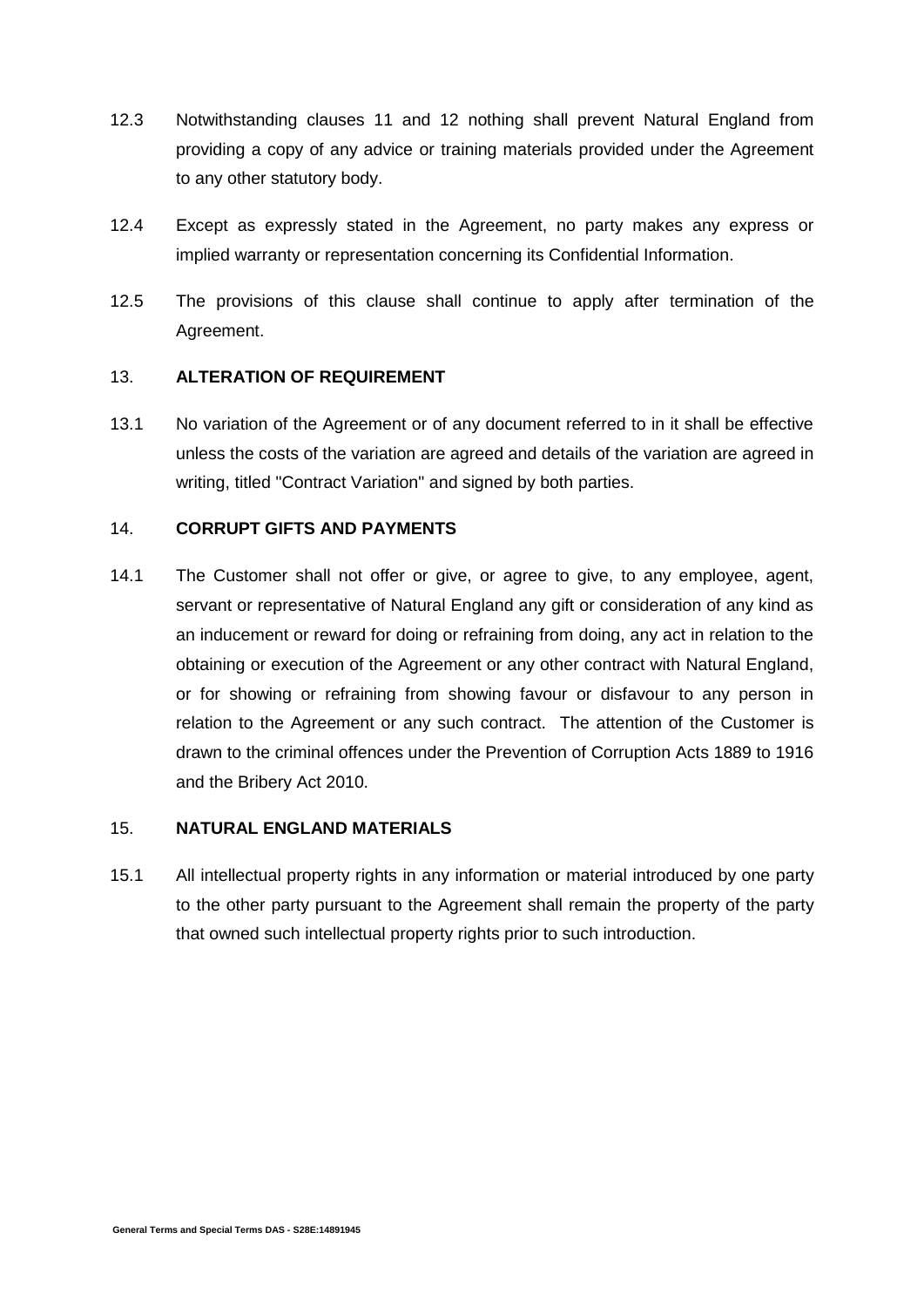- 15.2 Natural England hereby grants to the Customer a non-exclusive licence to use the materials and other information, provided by Natural England solely for its internal business purposes to the extent reasonably necessary to benefit from the Services.
- 15.3 The Customer shall not delete or remove any proprietary notices or disclaimers or any other notice contained within or relating to any written advice or training materials produced pursuant to the Agreement.

### 16. **WAIVER**

- 16.1 Failure to exercise, or any delay in exercising, any right or remedy provided under the Agreement or by Law shall not constitute a waiver of that (or any other) right or remedy, nor shall it preclude or restrict any further exercise of that (or any other) right or remedy.
- 16.2 No single or partial exercise of any right or remedy provided under the Agreement or by law shall preclude or restrict the further exercise of any such right or remedy.
- 16.3 Except as otherwise expressly provided by the Agreement, all remedies available to either party for breach of the Agreement are cumulative and may be exercised concurrently or separately, and the exercise of any one remedy shall not be deemed an election of such remedy to the exclusion of other remedies.
- 16.4 A waiver (which may be given subject to conditions) of any right or remedy provided under the Agreement or by Law shall only be effective if it is in writing and shall apply only to the party to whom it is addressed and for the specific circumstances for which it is given. It shall not prevent the party who has given the waiver from subsequently relying on the right or remedy in other circumstances.

### 17. **SEVERABILITY**

17.1 If any provision (or part of a provision) of the Agreement is found by any court or administrative body of competent jurisdiction to be invalid, unenforceable or illegal, such provision shall be severed and the other provisions will remain in force and effect as if the Agreement had been executed with such invalid, illegal or unenforceable provision eliminated.

### 18. **CONTRACTS (RIGHTS OF THIRD PARTIES) ACT 1999**

18.1 A person who is not a party to the Agreement shall not have any rights under or in connection with it by virtue of the Contracts (Rights of Third Parties) Act 1999.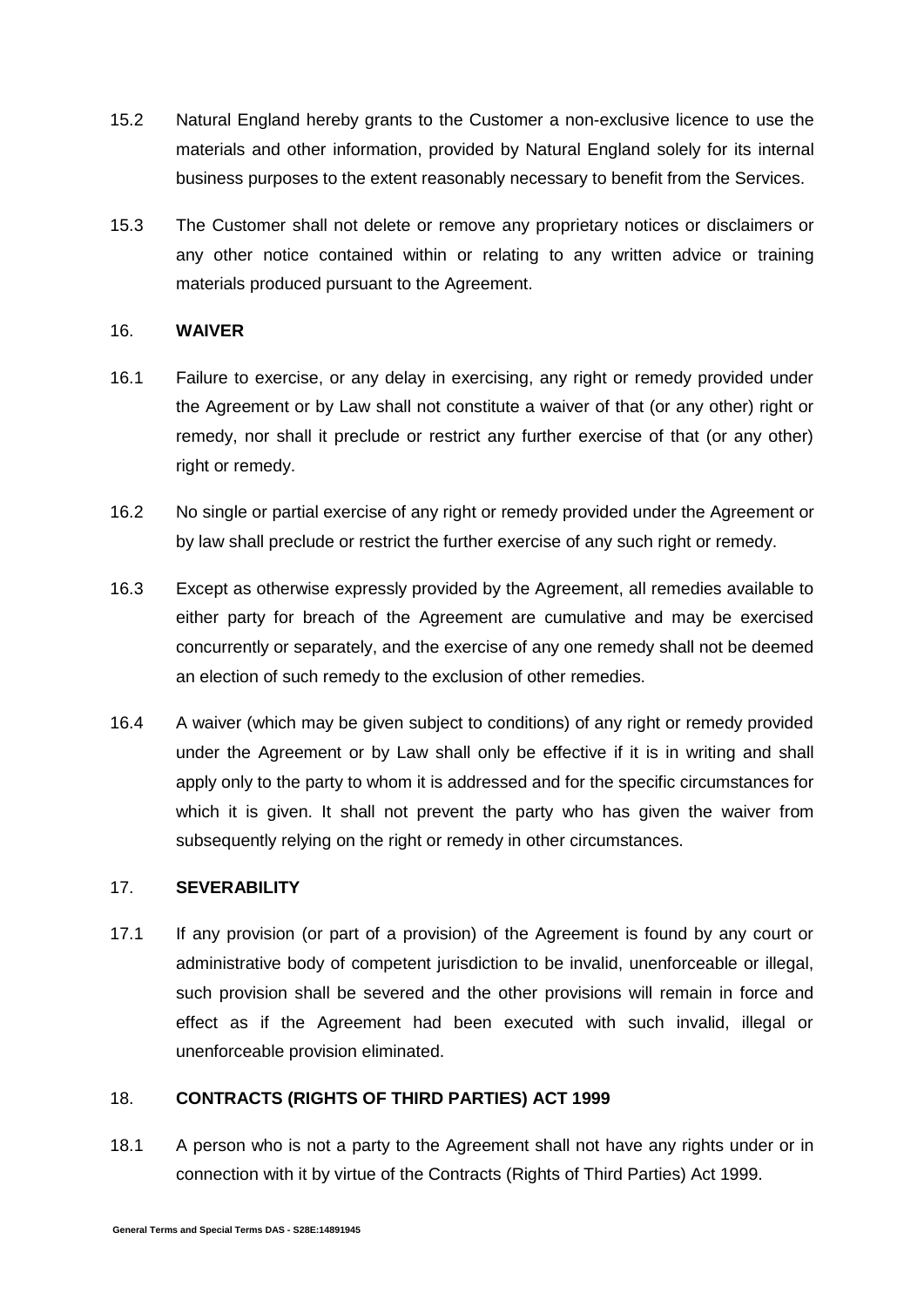### 19. **DISPUTE RESOLUTION**

- <span id="page-12-0"></span>19.1 Any disputes arising in connection with the Agreement will normally be resolved amicably at working level. In the event of failure to reach consensus between the parties then such failure shall be handled in the following manner:
	- 19.1.1 the dispute shall in the first instance be referred to Natural England's Head of Legal at Natural England, Area 1C Nobel House, 17 Smiths Square, London SW1P 2AL, and to the Customer's nominated equivalent officer for resolution at a meeting to be arranged as soon as practicable after such referral, but in any event within ten Business Days;
	- 19.1.2 if the dispute has not been resolved following a referral in accordance with [19.1.1](#page-12-0) the parties shall settle the dispute by mediation in accordance with the CEDR Model Mediation Procedure. Unless otherwise agreed between the parties, the mediator will be nominated by CEDR.

### 20. **ENTIRE AGREEMENT**

- 20.1 The Agreement and any documents referred to in it constitute the whole Agreement between the parties and supersede any previous arrangement, understanding or Agreement between them relating to the subject matter of the Agreement.
- 20.2 Each party warrants to the other party that, in entering into the Agreement and the documents referred to in it, it does not rely on any statement, representation, assurance or warranty of any person (whether a party to the Agreement or not) other than as expressly set out in the Agreement or those documents.
- 20.3 Nothing in this clause shall limit or exclude any liability for fraud or fraudulent misrepresentation.

### 21. **SCOPE OF AGREEMENT**

21.1 Nothing in the Agreement is intended to, or shall be deemed to, constitute a partnership or joint venture of any kind between the parties, nor constitute any party the agent of the other party for any purpose. No party shall have authority to act as agent for, or to bind, the other party in any way.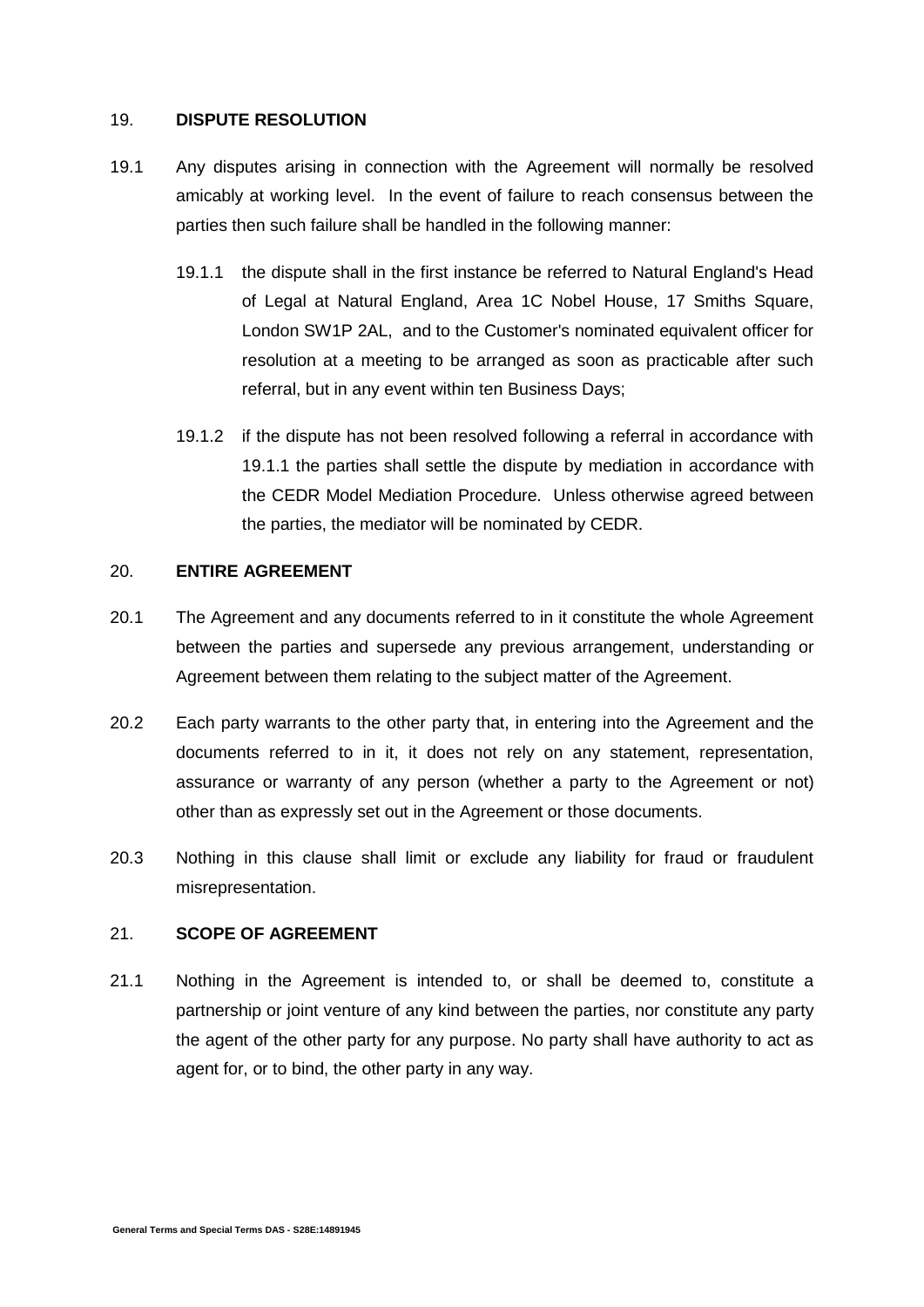### 22. **NOTICE**

- 22.1 Any notice required to be given under the Agreement shall be in writing and shall be delivered personally, by first class post or by commercial courier, to each party's Representative required to receive the notice at its address as set out in the Quotation or at such other address as the relevant party may specify by notice in writing to the other.
- 22.2 The provisions of this clause shall not apply to the service of any process in any legal action or proceedings where the normal legal rules as to delivery will apply.

### 23. **LAW AND JURISDICTION**

- 23.1 The Agreement and all disputes or claims arising out of or in connection with it or its subject matter shall be governed by and construed in accordance with the laws of England.
- 23.2 The parties irrevocably agree that the courts of England and Wales shall have exclusive jurisdiction to settle all disputes or claims that arise out of or in connection with the Agreement or its subject matter.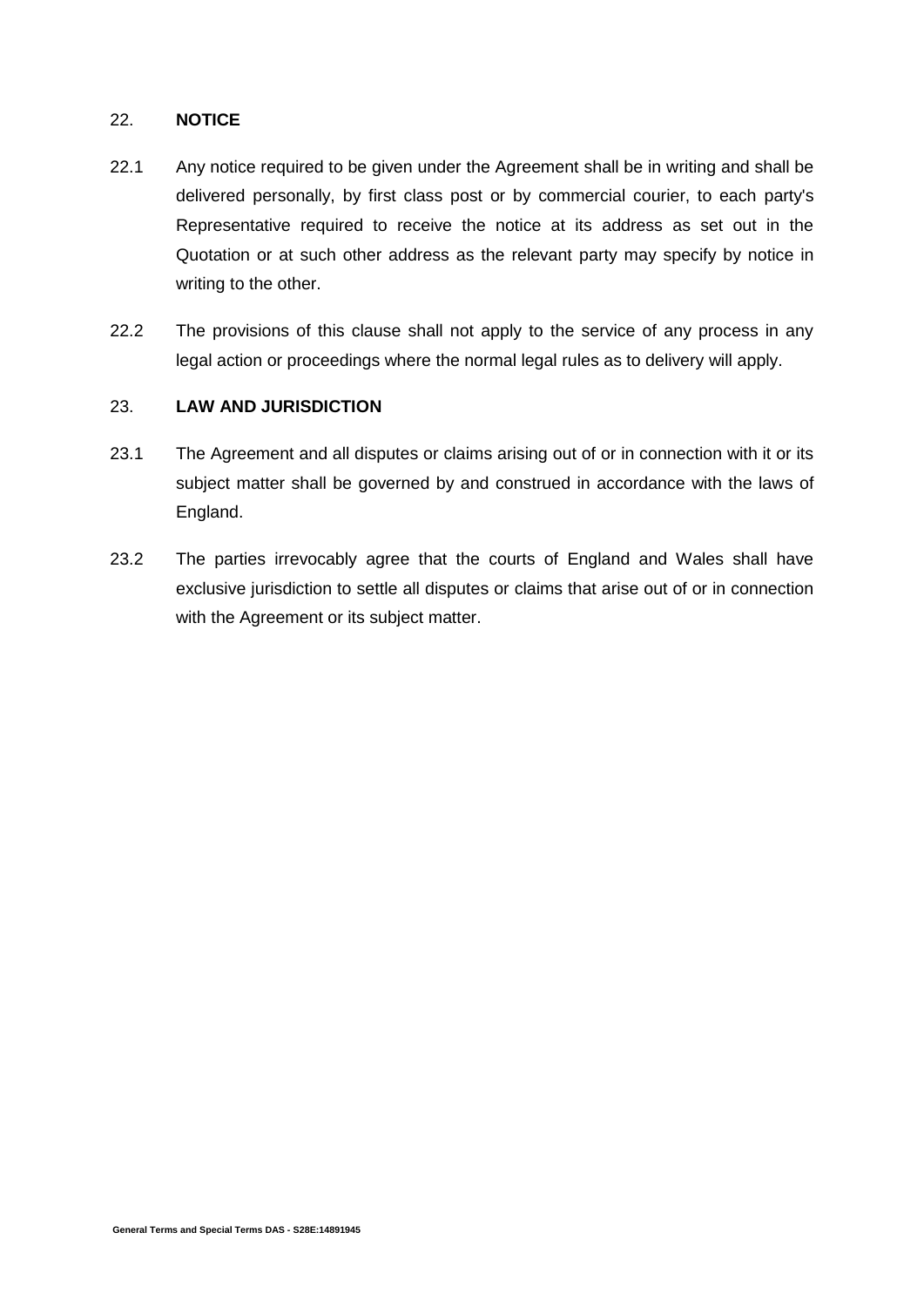# **Special Terms for Discretionary Advice Service for consents pursuant to s28E of the Wildlife and Countryside Act 1981**

These Special Terms are to be read in conjunction with the General Terms and Conditions for Chargeable Services and the Quotation and govern the provision of discretionary advice services in respect of consents that may be issued by Natural England pursuant to s28E of the Wildlife and Countryside Act 1981.

### **RECITALS**

- (A) Natural England has a statutory obligation under the Wildlife & Countryside Act 1981, to act for the benefit of SSSI's in respect of Operations likely to damage flora and fauna at an SSSI and to take reasonable steps, consistent with the proper exercise of its functions, to further the conservation and enhancement of the special interest of the SSSI. Natural England has other statutory duties and functions, however, these are not considered relevant to these Services.
- (B) The Customer wishes to carry out Operations which would require the Customer to submit a Proposal and obtain consent from Natural England under section 28E of the Wildlife and Countryside Act 1981 and the Customer wishes to obtain Natural England's advice in respect of the same.
- (C) Notwithstanding its statutory obligations, Natural England is able to provide discretionary advice to relevant owners or occupiers of SSSIs in respect of their Proposal to assess whether it is possible to carry out some Operations in a certain way that is compatible with furthering the conservation and enhancement of the SSSI and/or explore alternative solutions or proposals to achieve similar outcomes to the Proposal which would enable a consent to be issued. These services are described in more detail at [https://www.gov.uk/guidance/protected-areas-sites-of](https://www.gov.uk/guidance/protected-areas-sites-of-special-scientific-interest)[special-scientific-interest](https://www.gov.uk/guidance/protected-areas-sites-of-special-scientific-interest)

### 24. **DEFINITIONS AND INTERPRETATION**

24.1 In addition to clause 1 of the General Terms, the following terms and expressions set out below shall have the meanings ascribed therein:

| <b>Operation</b> | a proposed operation on or near an SSSI that    |
|------------------|-------------------------------------------------|
|                  | has been identified as likely to damage an SSSI |
|                  | and in respect of which Natural England has     |
|                  | agreed to provide the Services.                 |
|                  |                                                 |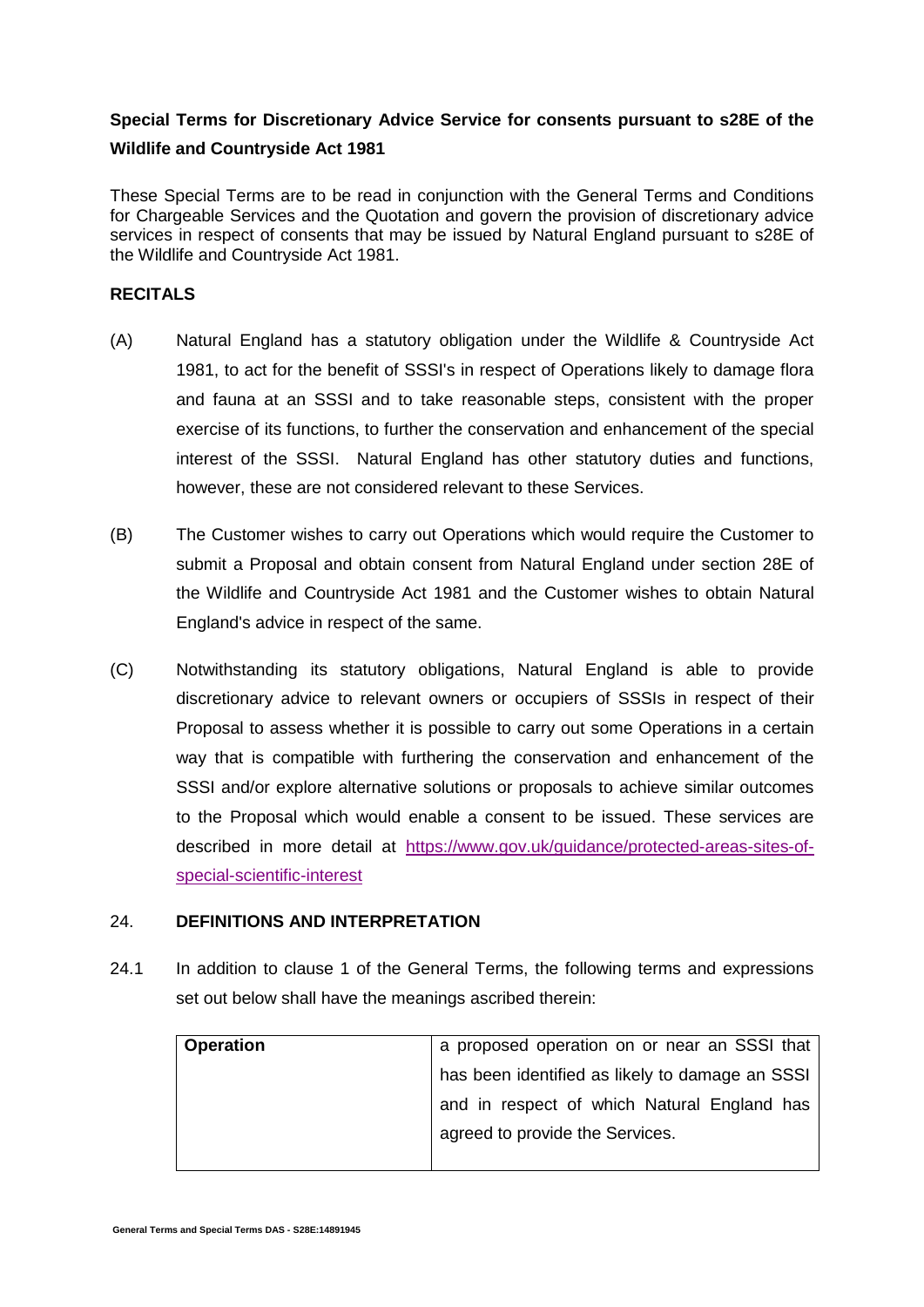| <b>Services</b> | for the purposes of these Special Terms, the                                                                                                                                                                                                                                                                                                                                                                         |
|-----------------|----------------------------------------------------------------------------------------------------------------------------------------------------------------------------------------------------------------------------------------------------------------------------------------------------------------------------------------------------------------------------------------------------------------------|
|                 | discretionary advisory services that are available                                                                                                                                                                                                                                                                                                                                                                   |
|                 | to the Customer to either:                                                                                                                                                                                                                                                                                                                                                                                           |
|                 | a) identify a way in which a Proposal can be<br>met that is compatible with furthering the<br>conservation and enhancement of the<br>special interest of the SSSI; or<br>explore<br>alternative<br>solutions<br>b) to<br>or<br>proposals to achieve similar outcomes,<br>which would enable a consent to be issued.<br>Such services are described in further detail<br>https://www.gov.uk/guidance/protected-<br>at |
|                 | areas-sites-of-special-scientific-interest<br>and                                                                                                                                                                                                                                                                                                                                                                    |
|                 | the Quotation.                                                                                                                                                                                                                                                                                                                                                                                                       |
| Proposal        | A proposal by the Customer, being an owner or                                                                                                                                                                                                                                                                                                                                                                        |
|                 | occupier of an SSSI, requesting permission to                                                                                                                                                                                                                                                                                                                                                                        |
|                 | undertake Operations which include an activity                                                                                                                                                                                                                                                                                                                                                                       |
|                 | listed in the notification documents of the SSSI in                                                                                                                                                                                                                                                                                                                                                                  |
|                 | question, which is relevant to the<br>notified                                                                                                                                                                                                                                                                                                                                                                       |
|                 | features of the site pursuant to section 28E of                                                                                                                                                                                                                                                                                                                                                                      |
|                 | the Wildlife and Countryside Act 1981.                                                                                                                                                                                                                                                                                                                                                                               |
| <b>SSSI</b>     | A site that has been designated a site of special                                                                                                                                                                                                                                                                                                                                                                    |
|                 | scientific interest pursuant to [s28 of the Wildlife                                                                                                                                                                                                                                                                                                                                                                 |
|                 | and Countryside Act 1981].                                                                                                                                                                                                                                                                                                                                                                                           |
|                 |                                                                                                                                                                                                                                                                                                                                                                                                                      |

# 25. **ADVISORY SERVICES**

- 25.1 In requesting the Services the Customer agrees and acknowledges that:
	- 25.1.1 any advice given by Natural England officers pursuant to the Agreement does not constitute or bind Natural England in respect of any future representations it may make in the course of its statutory duty;